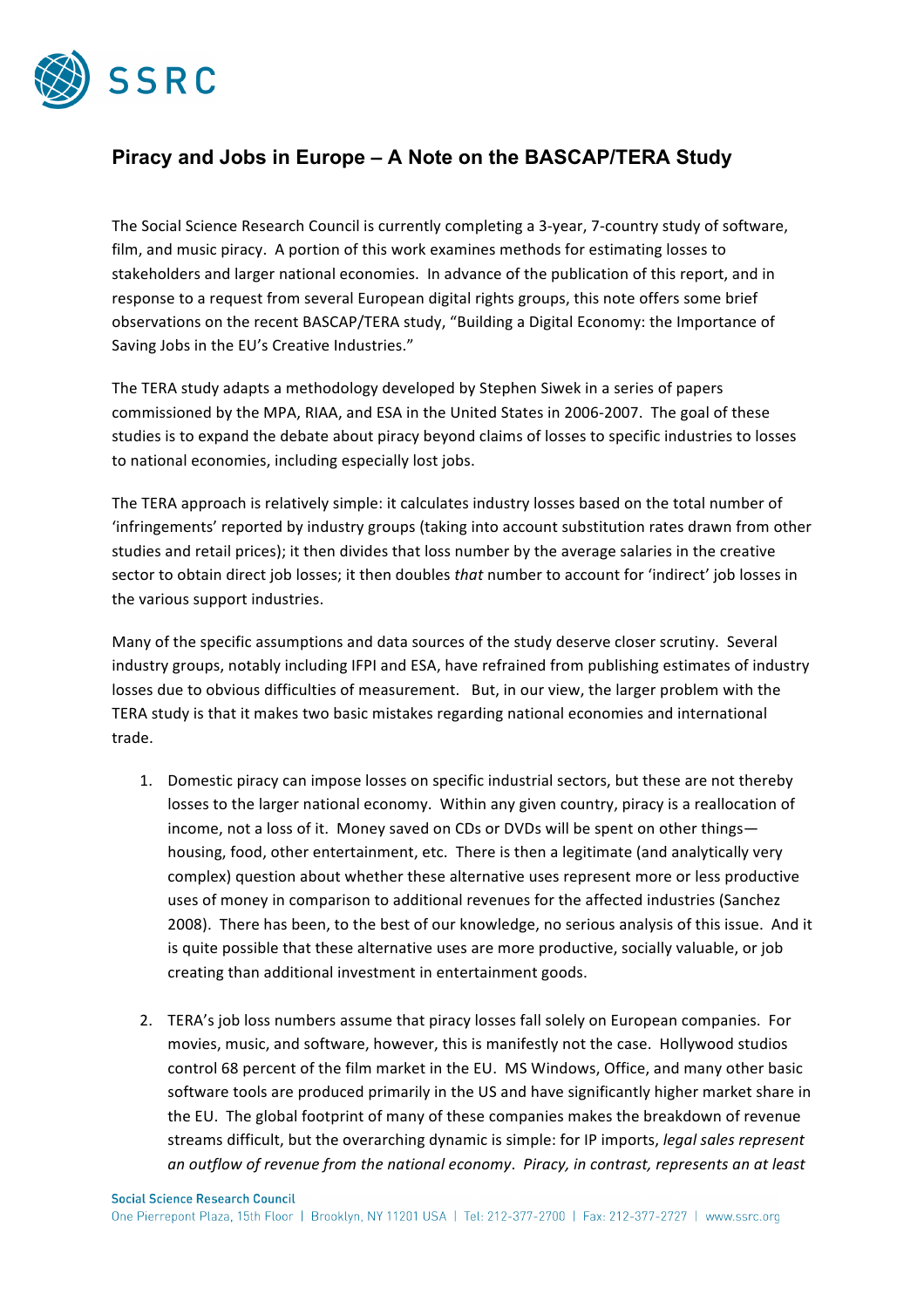nominal national welfare gain, in the form of increased access to a valuable good. For film and software, the European countries are primarily IP importers. A very credible Dutch government-sponsored study of these factors estimated the social welfare impact of music piracy in the Netherlands to be a net positive €100 million (Huygen et al. 2009).

The TERA study buries these points in the last paragraph of its last appendix: "To be fully consistent, we should have considered the proportion of local/foreign pirated products (for all the covered creative products), but such data were not available." In our view, this is an elephant in the room. On balance, it is very likely that European countries realize a strong net welfare benefit from audiovisual and software piracy.

SSRC piracy research has been vitally concerned with the task of fostering rich, diverse cultural production in the digital era. We do not minimize the challenges that piracy—and the digital transition more generally-pose to many existing business models. But we do not think that those goals are served by misrepresenting the impact of piracy. Nor do we think that pointing this out is pro-piracy or anti-industry. Rather, our findings align us with what we see an emerging industry consensus, well-illustrated by Robert Bauer, former Director of Special Projects for Global Government Affairs at the MPA:

Our job is to isolate the forms of piracy that compete with legitimate sales, treat those as a proxy for unmet consumer demand, and then find a way to meet that demand.

The creative industries that prosper in the digital era, our larger study suggests, will be the ones that answer that challenge.

Sincerely.

Joe / ho

Joe Karaganis Program Director, SSRC

Huygen, Annelies et al. 2009. Ups and downs - Economic and cultural effects of file sharing on music, film